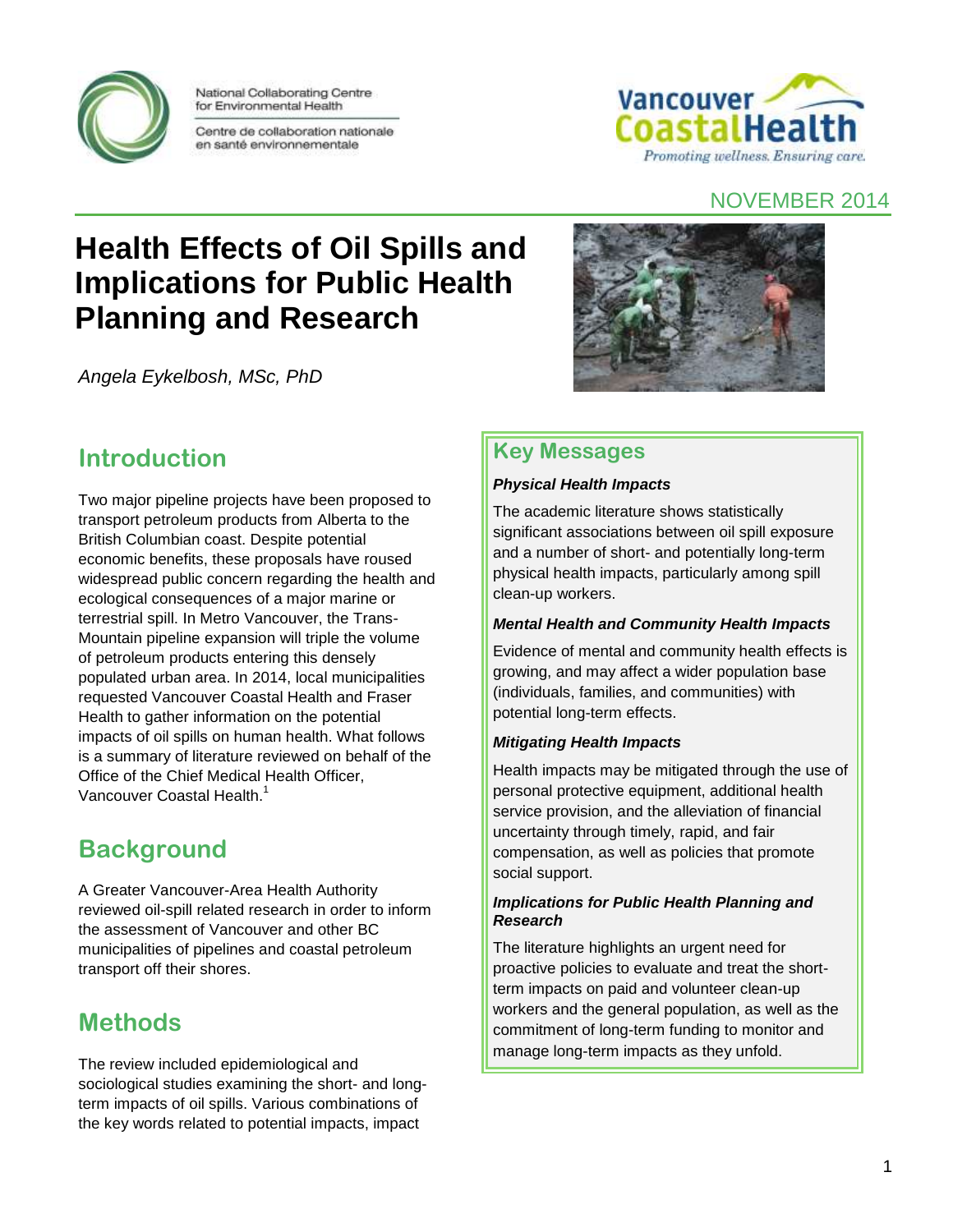populations, and specific spills were used to search Web of Knowledge, PubMed, and Google Scholar. Relevant studies were also identified through first round review of documents. Although this study relied primarily upon the peer-reviewed academic literature, government reports related to response efforts were also included.

### **Physical Impacts**

Numerous studies have focused on acute physical impacts among oil spill clean-up workers, who are presumed to be the most severely exposed group. Impacts include headaches, respiratory symptoms (cough, wheezing, breathlessness), gastrointestinal symptoms (nausea and vomiting), and irritated eyes and throats. $2^{-8}$  The risk of experiencing acute effects was related to the total duration of work $^{3,6,8}$ and working in a highly polluted zone.<sup>3,6</sup> The risk for particular symptoms also varied according to the task performed during clean-up.<sup>6</sup>

Only a single study examined the duration of specific symptoms, revealing that the most prevalent symptoms – headaches, neurovestibular symptoms, and respiratory symptoms – persisted for a mean duration of 8.4, 6.9, and 2.1 months, respectively.<sup>9</sup> These data demonstrate that although acute effects are generally considered "short-term" and reversible in exposed workers, some symptoms may persist for months, with potential impacts on quality of life and health care service utilization.

Less is known regarding the long-term effects of spill exposure in workers. However, a series of studies carried out after the *Prestige* spill detected persistent respiratory effects indicative of airway injury up to 5 years after the spill.<sup>10–13</sup> Similarly, research revealed evidence of endocrine disturbance (altered prolactin and cortisol levels) up to 7 years after the spill,  $14,15$  although the clinical significance of these findings is not clear. At present, there is no evidence of teratogenic or carcinogenic effects in humans exposed to oil spills, although a number of studies have noted genotoxic effects in those who had participated in clean-up work up to two years after the accident, compared to people who had not participated.<sup>13,16,17</sup> However, genotoxic effects were not detected in a smaller study carried out seven years after the spill.<sup>18</sup>

Much less is known regarding effects in residents who are not directly exposed to spilled oil (e.g.,

inhalation exposure only during daily indoor and outdoor activities). However, although these individuals are less exposed than clean-up workers, the general population also includes more vulnerable individuals, such as the elderly, children, and those with preexisting health conditions. In the *Braer* and *Sea Empress* accidents, researchers noted a range of selfreported acute symptoms (headaches and eye and throat irritation),  $19,20$  although in the former study these symptoms resolved quickly and were not associated with changes in respiratory, liver, or renal function, or biological indicators of toxicity. During the *Tasman Spirit* accident, the prevalence of acute symptoms (sore eyes, dry sore throat, cough, headache, irritability, fever, and fatigue) decreased with increasing distance from the shore. $^{21}$  There are currently no longterm studies on health impacts in residents.

## **Mental Health and Community Impacts**

Research on spill-related mental health impacts is growing rapidly. Unlike physical impacts, which appear to be greatest among healthy adult clean-up workers, mental health impacts affect individuals, families, and communities and are less bound by proximity to the spill. Negative mental health impacts were observed within four weeks after the *Sea Empress* spill;<sup>20</sup> perceived risk or "psychological exposure" was more predictive of anxiety and mental health impacts than actual physical exposure.<sup>22</sup> Similarly, direct contact with spilled oil was not necessary to observe mental health impacts in coastal residents after the *Deepwater*  Horizon spill,<sup>23</sup> demonstrating that the mental health impacts of a spill may be much broader than expected.

A large body of work carried out after the *Exxon Valdez* spill showed that individuals more severely impacted by the spill, in terms of impacts on livelihoods or contact with spilled oil, were at greater risk of generalized anxiety disorder (GAD), post-traumatic stress disorder (PTSD), and depression.<sup>24,25</sup> Depression was particularly marked among indigenous people and women.25,26 Furthermore, indicators of post-traumatic stress, depression, and anxiety remained elevated for 1.5 to 8 years after the spill, $27,28$ signaling the long-term impact that such disasters can have on mental health. Investigators also noted other indicators of social disturbance at the community level, including decreased social visiting and perceived increases in substance abuse and intra-personal conflict.<sup>24</sup>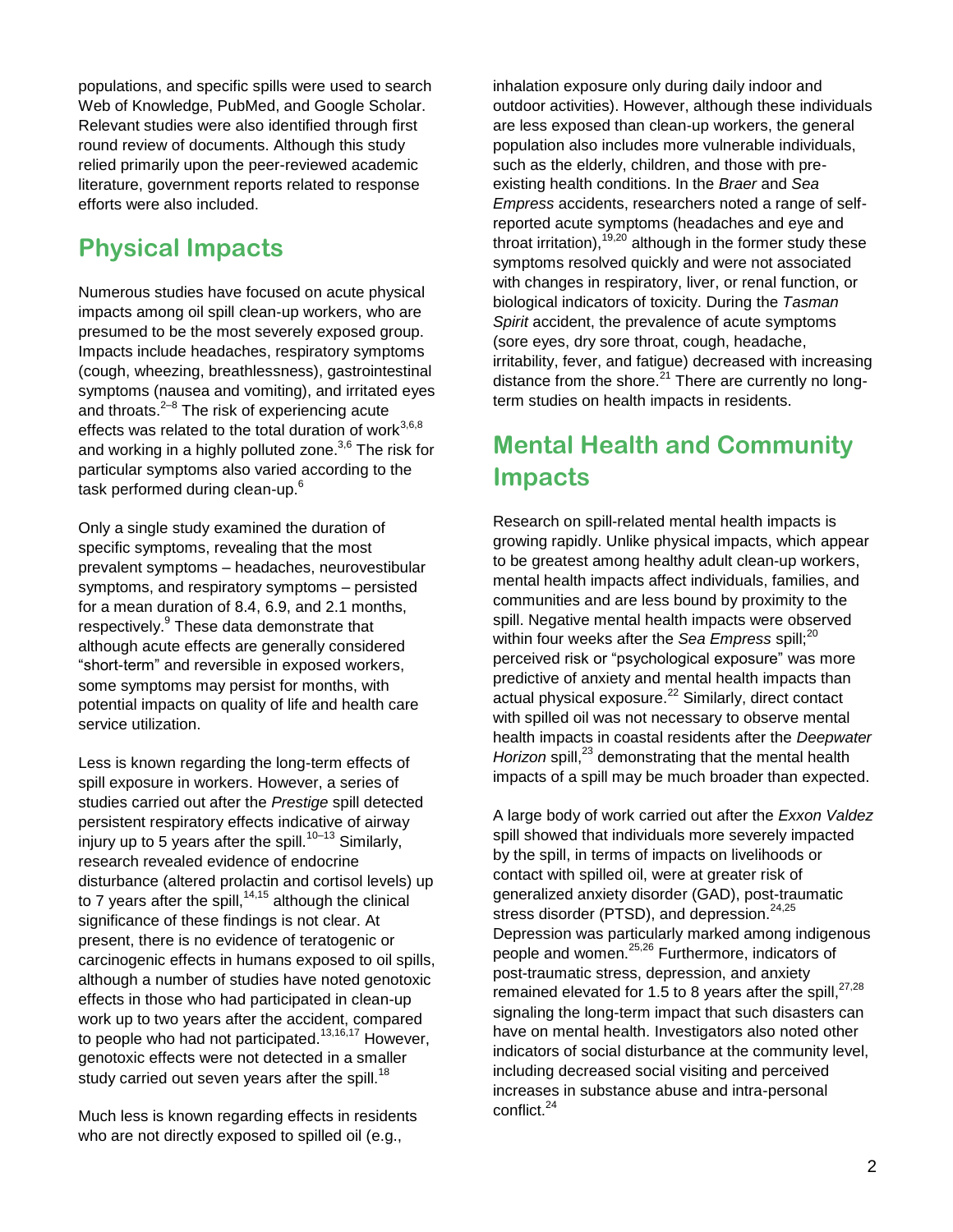During the recent *Deepwater Horizon* spill, a largescale, population-based survey presented conflicting results regarding mental health impacts on Gulf Coast residents.<sup>29</sup> However, studies focusing on vulnerable communities (e.g., those dependent on fisheries or the oil and gas industry) found that living close to the spill impact area was significantly associated with increased symptoms of post-traumatic stress, depression, and anxiety.<sup>30</sup> Furthermore, community members who suffered income loss reported clinically significant levels of anger, fatigue, depression, tension/anxiety, and confusion compared to income-stable residents, 23,31 and in one study these effects intensified over time. $32$ 

Finally, mental health impacts due to oil spills have been observed in children, even though children rarely have contact with spilled oil. Children, especially girls, living close to the impacted coastline during the *Hebei Spirit* spill showed elevated symptoms of depression.<sup>33</sup> On the Gulf Coast, children whose families had been impacted by the spill showed various indicators of mental distress (sadness, fear, sleeplessness, etc*.*) compared to non-impacted children, and these effects were exacerbated among low-income and African-American families. However, research in this area is still lacking, and much further work is required to understand the short- and long-term mental health effects of oil spills on children.

## **Mitigating Health Impacts**

#### *Increasing Health Services Provision*

Very few studies have addressed the public health response of past oil spills. In past spills, small increases in hospital and clinic visits have been observed as victims seek treatment for some of the short-term physical impacts mentioned above.<sup>20,34</sup> However, very little information is available regarding any increased need for mental health services post-spill,<sup>29</sup> although this need may be great.<sup>35</sup> For example, during the *Exxon Valdez* recovery, increased use of social services was reported.<sup>36</sup> This points to the need for flexible and scalable provision of health services following a spill.

#### *Personal Protective Equipment (PPE) and Safety Training*

Multiple studies have shown that the proper use of PPE, especially an appropriate mask, can markedly

decrease the prevalence of acute physical symptoms, 3,8,10 including specific neurological (headache, nausea, dizziness, fatigue) and respiratory symptoms. Use of an appropriate waterproof suit also reduces the risk of a number of toxic effects, including genotoxic effects and heavy metal contamination, as well as the risk of physical injury (scrapes and rashes). $6,8,16$ 

Unfortunately, many previous studies found that few workers use a full complement of PPE (mask, gloves, waterproof suit, and boots), highlighting the need for pre-deployment safety training for clean-up workers. Carrasco et al.<sup>4</sup> found that workers who received health and safety training were more likely to use a full complement of PPE, were less likely to report broken/damaged equipment, and were at lower risk of experiencing acute symptoms.

#### *Alleviating Financial Uncertainty*

Broader economic or personal financial uncertainty is linked with mental and community health impacts postspill.22,23,28,32,37–39 However, during the *Prestige* spill in Northern Spain, those individuals most highly impacted showed an unexpected decrease in depressive symptoms compared to their less-impacted peers.<sup>40</sup> Follow-up studies suggested that attenuated effects among the most severely impacted may have been due to the fact that these individuals were most likely to have received compensation, $41$  which during the *Prestige* crisis was initiated relatively rapidly. These data support the notion that decisive action to counter financial uncertainty may have mental health benefits post-spill. In contrast, the need to fight for compensation and perceived injustices in compensation awarded may exacerbate ill effects. For those affected by the *Exxon Valdez* and *Deepwater Horizon* spills, being involved in long-term litigation was associated with a host of negative outcomes, including increased stress, work disruption, perceived damage to the community, and intra-communal conflict. $28,42,43$ 

However, compensation is not a magic bullet for postspill recovery. In the *Exxon Valdez* spill, increased income from clean-up work led to social disruption by creating a wealth imbalance within small communities.<sup>24</sup> Furthermore, compensation may be less effective in communities where the value of the resource lost is difficult to quantify (i.e., value of lost country foods or subsistence activities and subsequent cultural deterioration), $36$  or where the notion of assigning fixed values is distasteful or inappropriate.<sup>43</sup> At the community level, it has been suggested that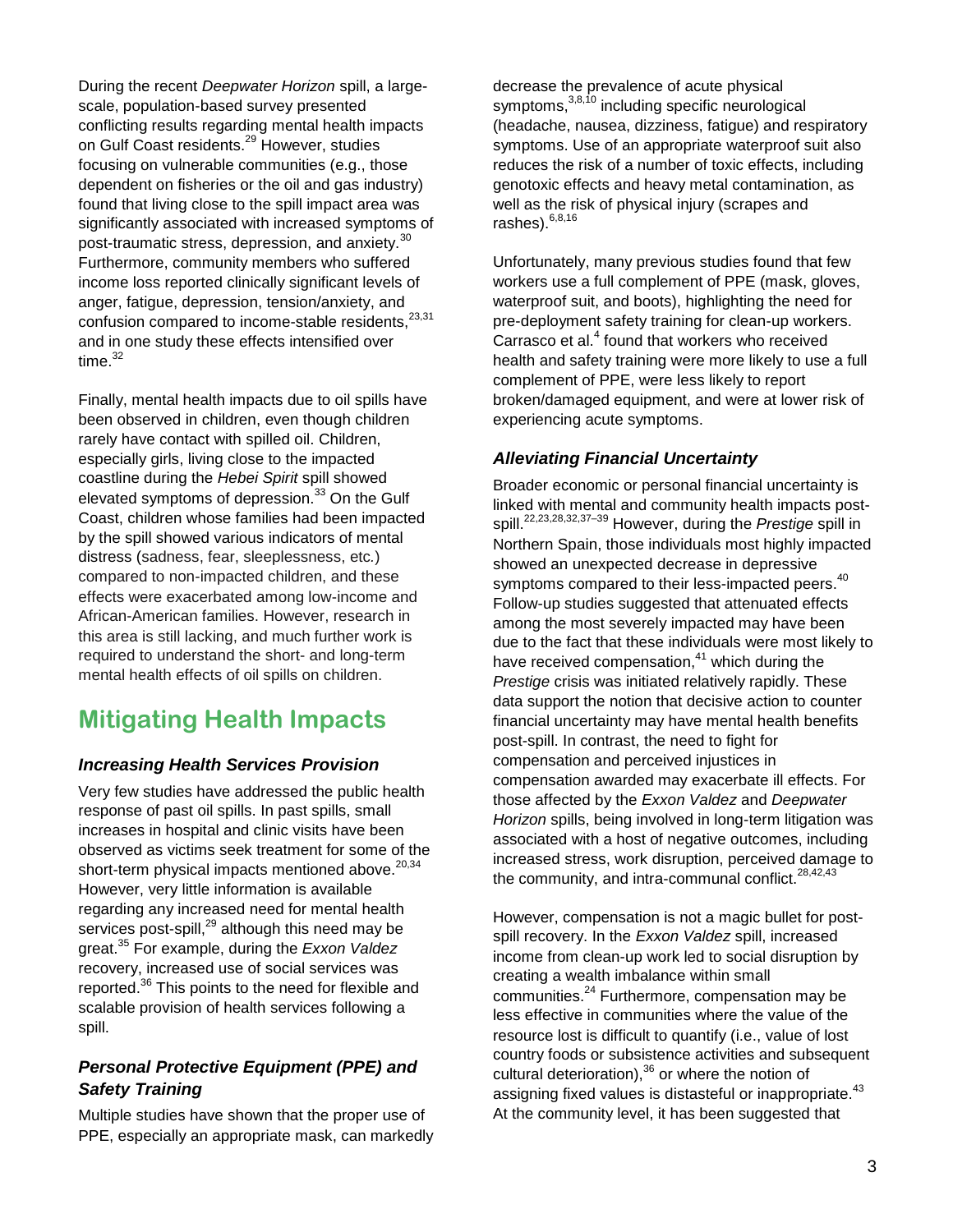reliance on compensation may in fact decrease the resilience of communities to future disasters.<sup>44</sup>

#### *Social Support*

As with financial uncertainty, the perception or perceived lack of social support has been linked with the severity of mental health impacts. Along with increased satisfaction with compensation, individuals who were highly impacted by the *Prestige* spill and yet did not demonstrate an increase in depressive symptoms reported feeling a higher degree of social support compared to less impacted but more depressed individuals.<sup>41,45</sup> In contrast, oil spill exposure was associated with the deterioration of social networks, as measured by decreased social visiting and less participation in community, religious, and volunteer events, in small Alaskan communities affected by the *Exxon Valdez* spill.<sup>24,46</sup> In addition, as mentioned above, perceived unfairness in compensation may provoke intra- and inter-communal conflict.<sup>23,36,43</sup>

### **Implications for Public Health Planning and Research**

Although the body of literature dealing with the health effects of oil spills has grown, less has been written about the public health policy implications of oil spills. However, from the available literature, past spills do provide some guidance on critical knowledge gaps and planning considerations to minimize health impacts.

#### *Preparation for Voluntary and Paid Cleanup Work*

In some past spills, hundreds of thousands of people have engaged in clean-up work of some kind, presenting logistical issues for protecting these potentially highly exposed individuals. However, a great deal of information on managing a large-scale cleanup has been gathered by NIOSH and OSHA, the two agencies primarily responsible for training ~100,000 workers during the *Deepwater Horizon* spill. Their comprehensive approach included creating a worker database (including volunteers) and providing pre-placement health evaluation, job training, and health monitoring and post-response follow-up.<sup>47,48</sup>

#### *Launching Broad-Based Public Health Surveillance*

As with any disaster, the public health response to an oil spill must be scalable, cost-effective, and broadbased, with appropriate emphasis on variables of interest as identified here. To avoid response delays, a bank of physical and mental health assessment protocols (and expertise)<sup>49</sup> should be prepared in advance. Such tools are necessary to collect detailed information from the impacted population, including demographic information, health histories, detailed exposure information, and information on other potential exposures, etc. These data are necessary for the creation of a *health surveillance database* for workers and residents*,* both for assessing the situation as it unfolds and information-sharing among agencies, as well as for future follow up research.  $6,47,50$ 

The marked, long-lasting mental health and community impacts of oil spills highlight the need for an integrated response that recognizes these impacts explicitly and mobilizes the appropriate interdisciplinary expertise to provide timely and culturally appropriate services.  $39,51,52$ Past experience in the *Deepwater Horizon* spill showed the utility of adopting novel, flexible models for mental health care that facilitated access for both urban and remote communities.<sup>51</sup> Special attention should be paid to the most vulnerable groups: those who depend on natural resource base affected by the spill (i.e., fisheries, tourism, etc.), indigenous populations, and under-researched populations (children).

#### *Risk Communication*

Oil spill disasters present a risk communication challenge due to their high media visibility and complex but uncertain health and ecological risks.<sup>53</sup> Traditional, top-down risk communication (based on toxicological data and expert opinion) were somewhat ineffective during the *Exxon Valdez* and *Deepwater Horizon* spills, leading to fears over seafood safety and dire effects on the seafood industries and dependent families.37,38,43,54,55 This points to the need to better engage the public in order to devise innovative and effective risk communication approaches for oil spills. Previous work has demonstrated the utility of using a mental models approach for designing risk communication strategies<sup>56</sup> and the value of engaging the public through interactive web-based simulators.<sup>57</sup>

#### *Designing and Funding Long-term Research*

Despite the urgent need for more data on the health impacts of oil spills, research needs are often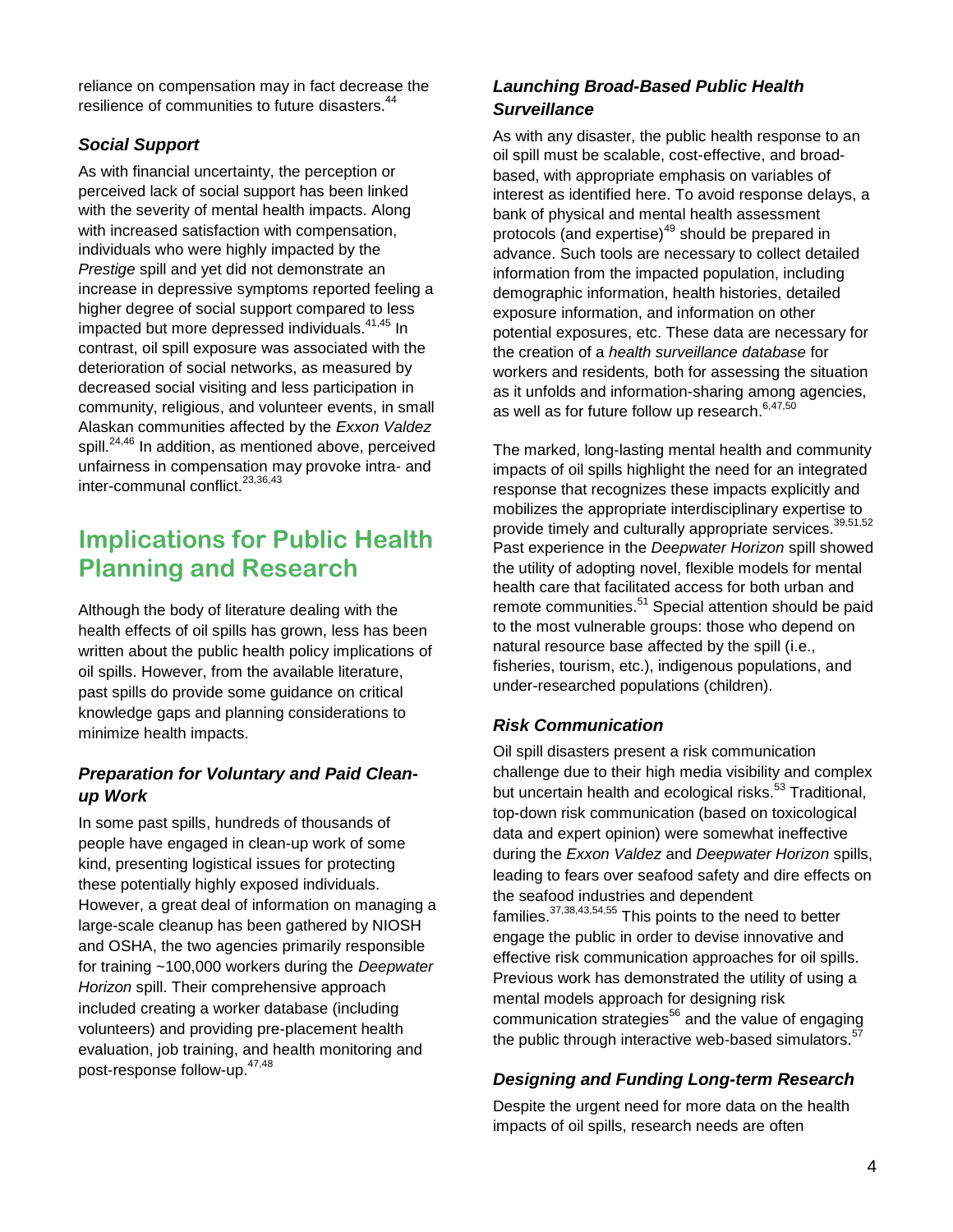overlooked during a crisis. In past spills, authors have noted the utility of a designated task force to coordinate and design oil spill research.<sup>50,58</sup> Furthermore, the limitations of past oil spill health impact studies should be considered when planning future public health research. These limitations include the following:

- Lack of information regarding the duration of acute symptoms, which may persist over many months,<sup>9</sup> or their effects on quality of life.
- Strong focus on clean-up workers, who may be healthier than the general population, raising questions regarding effects on more vulnerable, under-studied populations, such as the elderly, children, and those suffering from pre-existing conditions (e.g., asthma). $59,60$
- Lack of baseline health data makes generating meaningful post-spill comparisons difficult.<sup>30,31,61</sup> It is unreasonable, however, to expect pre-spill data collection for every potential parameter of interest.
- Lack of rigorous exposure characterization through environmental monitoring or human biomonitoring. Often, the available data does not demonstrate changes consistent with the observed health impacts<sup>2</sup> and/or may not be appropriate for decision making. Accordingly, the use of personal exposure monitoring should be included in oil spill response planning.

Finally, lack of rapid access to funding is hugely detrimental to capturing both short-term impacts, as well as pursuing vital, but costly, long-term impact studies.<sup>49</sup> Most previous oil spill health impact studies were funded on an ad hoc basis through institutional or government grants. A notable exception are the large voluntary and courtmandated contributions made by British Petroleum to study the health and ecological effects of the Deepwater Horizon spill.<sup>62-65</sup>

### **Conclusions**

The literature reviewed presents suggestive (although not causal) evidence that oil spills are associated with short- and perhaps long-term health impacts in highly exposed adults (i.e., clean-up workers), as well as long-term mental health effects in individuals and communities directly and indirectly impacted by spills.

However, although the location of the pipeline, the product transported (bitumen, crude, or refined petroleum), the extent and duration of the spill, capacity for ongoing and emergency clinical care, and public reaction are expected to influence health impacts in workers and perhaps residents, the lack of information available does not allow for assessment of these factors. The review findings and these gaps in knowledge highlight the critical need for public health surveillance, long-term health research, and related policy development to prepare for potential future oil spills.

### **Acknowledgements**

This document is produced through a partnership between the National Collaborating Centre for Environmental Health and Vancouver Coastal Health. The author would like to thank Tom Kosatsky, MD, MPH, James Lu, MD, MHSc, Mark Lysyshyn, MD, MPH, FRCPC, Lydia Ma, MSc, PhD, and Richard Taki, MA, CIPHI(C) for their valuable input and review.

### **References**

- 1. Eykelbosh AJ. Short- and long-term health impacts of marine and terrestrial oil spills. Vancouver, BC: Prepared for the Regional Health Protection Program, Office of the Chief Medical Health Officer, Vancouver Coastal Health; 2014 Aug. Available from: https://www.vch.ca/media/VCH-health-impacts-oilspill.pdf.
- 2. Morita A, Kusaka Y, Deguchi Y, Moriuchi A, Nakanaga Y, Iki M, Miyazaki S, Kawahara K. Acute health problems among the people engaged in the cleanup of the Nakhodka oil spill. Environ Res. 1999;81(3):185– 194.
- 3. Gwack J, Lee JH, Kang YA, Chang K-J, Lee MS, Hong JY. Acute health effects among military personnel participating in the cleanup of the Hebei Spirit oil spill, 2007, in Taean County, Korea. Osong Public Health Res Perspect. 2012;3(4):206–12.
- 4. Carrasco JM, Lope V, Pérez-Gómez B, Aragonés N, Suárez B, López-Abente G, Rodríguez-Artalejo F, Pollán M. Association between health information, use of protective devices and occurrence of acute health problems in the Prestige oil spill clean-up in Asturias and Cantabria (Spain): a cross-sectional study. BMC Public Health. 2006;6:1.
- 5. King B, Gibbons J. Health Hazard Evaluation of Deepwater Horizon Response Workers (HETA 2010- 0115 & 2010-0129-3138). Springfield, Virginia: U.S. Department of Health and Human Services, Centers for Disease Control and Prevention; National Institute for Occupational Safety and Health; 2011 Aug. Available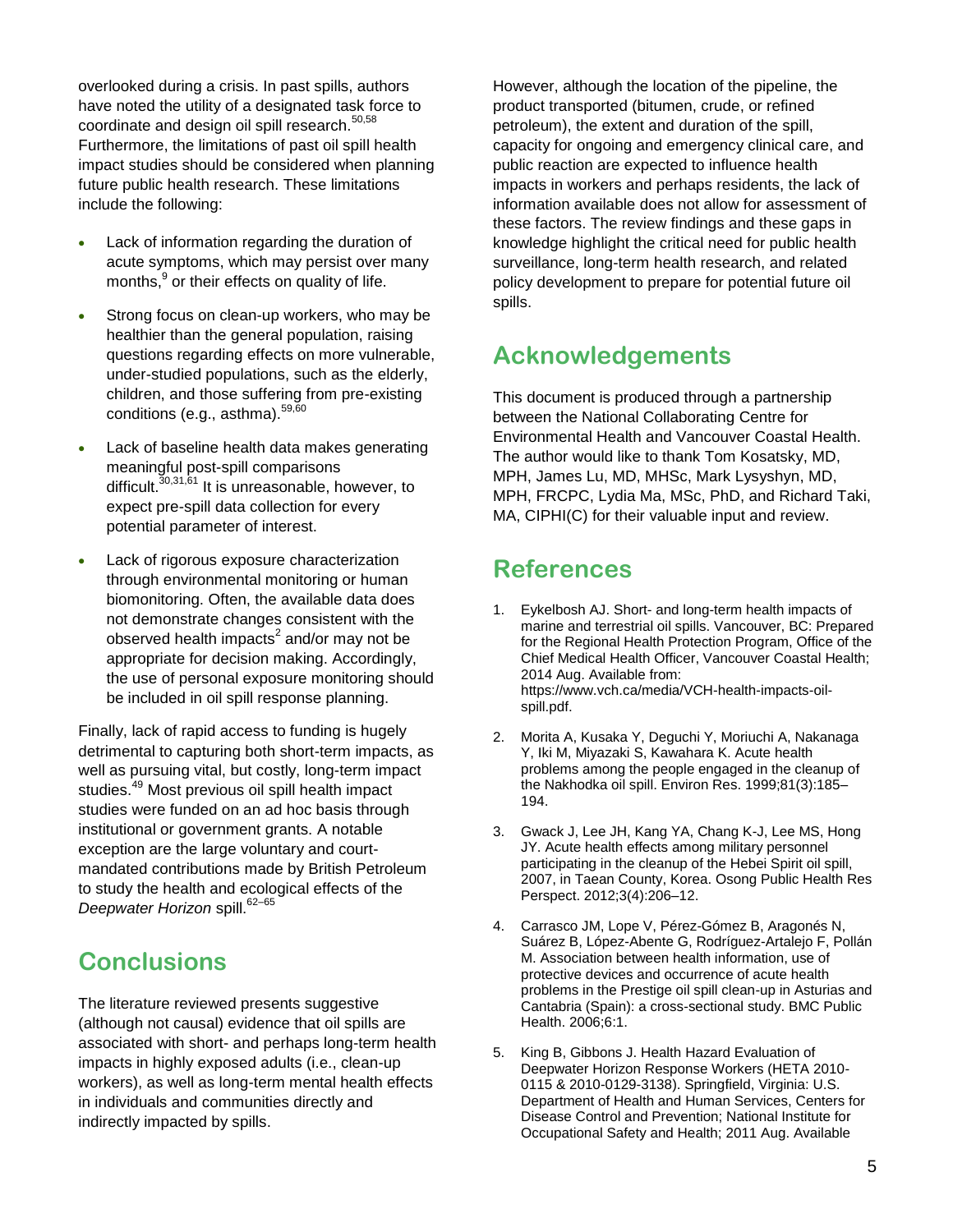from:

http://www.cdc.gov/niosh/hhe/reports/pdfs/2010- 0115-0129-3138.pdf.

- 6. Suárez B, Lope V, Pérez-Gómez B, Aragonés N, Rodríguez-Artalejo F, Marqués F, Guzmán A, Viloria LJ, Carrasco JM, Martín-Moreno JM, López-Abente G, Pollán M. Acute health problems among subjects involved in the cleanup operation following the Prestige oil spill in Asturias and Cantabria (Spain). Environ Res. 2005;99(3):413–24.
- 7. Meo S, Al-Drees A, Rasheed S, Meo I, Al-Saadi M, Ghani H, Alkandari J. Health complaints among subjects involved in oil cleanup operations during oil spillage from a Greek tanker "Tasman Spirit." Int J Occup Med Environ Health. 2009;22(2):143–148.
- 8. Sim M, Jo I, Song H. Acute health problems related to the operation mounted to clean the Hebei Spirit oil spill in Taean, Korea. Mar Poll Bull. 2010;60(1):51– 57.
- 9. Na JU, Sim MS, Jo IJ, Song HG. The duration of acute health problems in people involved with the cleanup operation of the Hebei Spirit oil spill. Mar Poll Bull. 2012;64(6):1246–51.
- 10. Zock J-P, Rodríguez-Trigo G, Pozo-Rodríguez F, Barberà JA, Bouso L, Torralba Y, Antó JM, Gómez FP, Fuster C, Verea H. Prolonged respiratory symptoms in clean-up workers of the Prestige oil spill. Am J Respir Crit Care Med. 2007;176(6):610– 616.
- 11. Zock J-P, Rodríguez-Trigo G, Rodríguez-Rodríguez E, Espinosa A, Pozo-Rodríguez F, Gómez F, Fuster C, Castaño-Vinyals G, Antó JM, Barberà JA. Persistent respiratory symptoms in clean-up workers 5 years after the Prestige oil spill. Occup Environ Med 2012;69(7):508–13.
- 12. Zock J-P, Rodríguez-Trigo G, Rodríguez-Rodríguez E, Souto-Alonso A, Espinosa A, Pozo-Rodríguez F, Gómez FP, Fuster C, Castaño-Vinyals G, Antó JM, Barberà JA. Evaluation of the persistence of functional and biological respiratory health effects in clean-up workers 6 years after the Prestige oil spill. Environ Int. 2014;62:72–7.
- 13. Rodríguez-Trigo G. Health changes in fishermen 2 years after clean-up of the Prestige oil spill. Ann Internal Med. 2010;153(8):489–498.
- 14. Laffon B, Aguilera F, Ríos-Vázquez J, García-Lestón J, Fuchs D, Valdiglesias V, Pásaro E. Endocrine and immunological parameters in individuals involved in Prestige spill cleanup tasks seven years after the exposure. Environ Int. 2013;59:103–11.
- 15. Pérez-Cadahía B, Méndez J, Pásaro E, Lafuente A, Cabaleiro T, Laffon B. Biomonitoring of human exposure to prestige oil: effects on DNA and endocrine parameters. Environ Health Insights. 2008;2:83–92.
- 16. Pérez-Cadahía B, Lafuente A, Cabaleiro T, Pásaro E, Méndez J, Laffon B. Initial study on the effects of

Prestige oil on human health. Environ Int. 2007;33(2):176–185.

- 17. Laffon B, Fraga-Iriso R, Pérez-Cadahía B, Méndez J. Genotoxicity associated to exposure to Prestige oil during autopsies and cleaning of oil-contaminated birds. Food Chem Toxicol. 2006;44(10):1714–1723.
- 18. Laffon B, Aguilera F, Ríos-Vázquez J, Valdiglesias V, Pásaro E. Follow-up study of genotoxic effects in individuals exposed to oil from the tanker Prestige, seven years after the accident. Mutation Res-Gen Tox En. 2014;760:10–6.
- 19. Campbell D, Cox D, Crum J, Foster K, Riley A. Later effects of grounding of tanker Braer on health in Shetland. Brit Med J. 1994;309(6957):773–4.
- 20. Lyons R, Temple J, Evans D. Acute health effects of the Sea Empress oil spill. J Epidemiol Commun H. 1999;53:306–310.
- 21. Janjua NZ, Kasi PM, Nawaz H, Farooqui SZ, Khuwaja UB, Najam-ul-Hassan, Jafri SN, Lutfi SA, Kadir MM, Sathiakumar N. Acute health effects of the Tasman Spirit oil spill on residents of Karachi, Pakistan. BMC Public Health. 2006;6:84.
- 22. Gallacher J, Bronstering K, Palmer S, Fone D, Lyons R. Symptomatology attributable to psychological exposure to a chemical incident: a natural experiment. J Epidemiol Commun H. 2007;61(6):506–12.
- 23. Grattan LM, Roberts S, Mahan WT, McLaughlin PK, Otwell WS, Morris JG. The early psychological impacts of the Deepwater Horizon oil spill on Florida and Alabama communities. Environ Health Perspect. 2011;119(6):838–43.
- 24. Palinkas L, Downs M, Petterson J, Russell J. Social, cultural, and psychological impacts of the Exxon Valdez oil spill. Hum Organ. 1993;52(1):1–13.
- 25. Palinkas L, Petterson J. Community patterns of psychiatric disorders after the Exxon Valdez oil spill. Am J Psychiat. 1993;150:1517–1523.
- 26. Palinkas L, Russell J, Downs M, Petterson J. Ethnic differences in stress, coping, and depressive symptoms after the Exxon Valdez oil spill. J Nervous Mental Dis. 1992;180(5):287–295.
- 27. Picou J, Gill D. Disruption and stress in an Alaskan fishing community: Initial and continuing impacts of the Exxon Valdez oil spill. Organ Environ. 1992;6(3):235– 257.
- 28. Arata CM, Picou JS, Johnson GD, McNally TS. Coping with technological disaster: an application of the conservation of resources model to the Exxon Valdez oil spill. J Traumatic Stress. 2000;13(1):23–39.
- 29. Goud DW, Teich JL, Pemberton MR, Pierannunzi C, Larson S. Behavioral health in the Gulf Coast region following the Deepwater Horizon oil spill: findings from two federal surveys. J Behav Health Serv Res. 2014 Oct 24.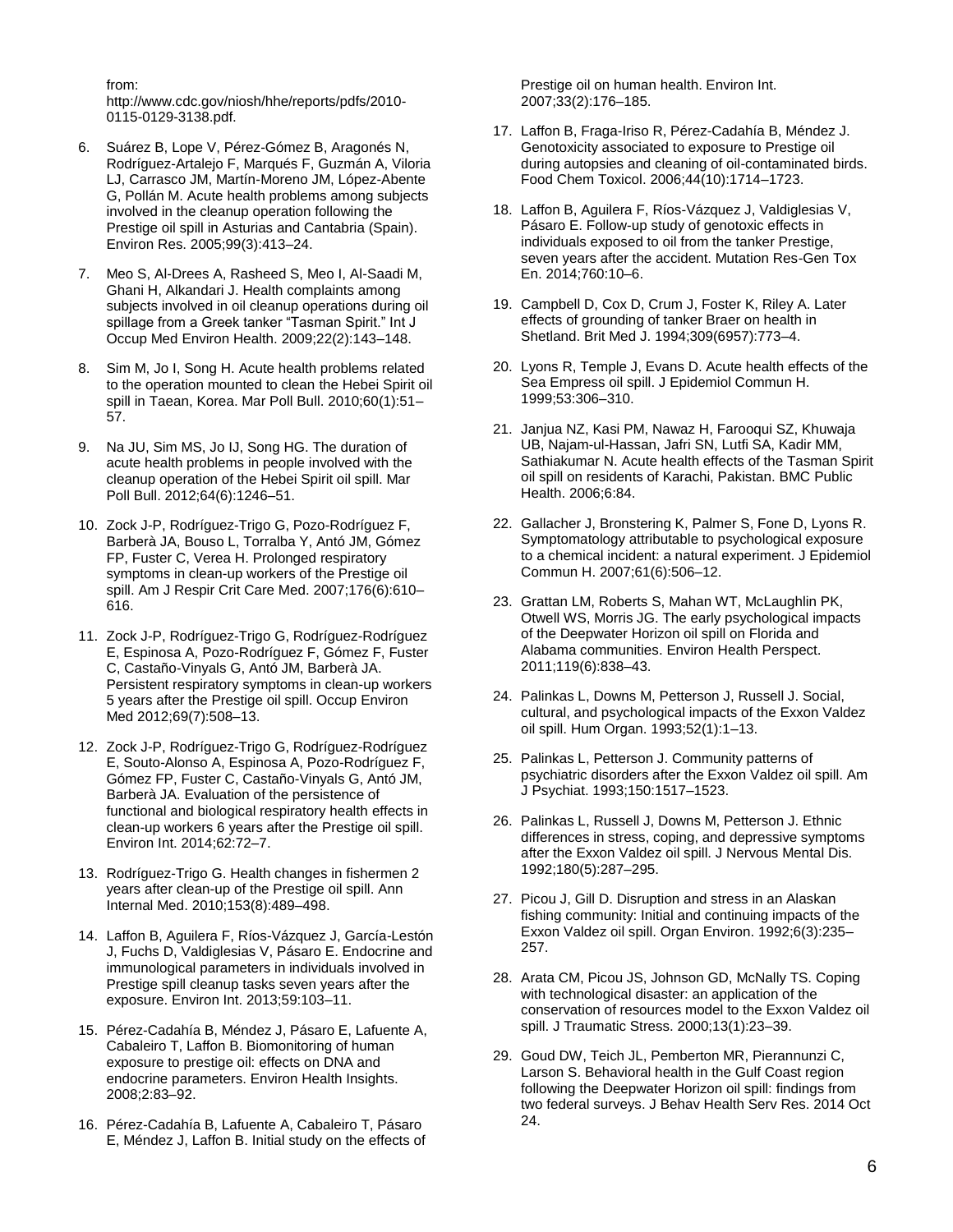- 30. Osofsky HJ, Osofsky JD, Hansel TC. Deepwater horizon oil spill: mental health effects on residents in heavily affected areas. Disaster Med Public Health Prep. 2011;5(4):280–6.
- 31. Buttke D, Vagi S, Bayleyegn T, Sircar K, Strine T, Morrison M, Allen M, Wolkin A. Mental health needs assessment after the Gulf Coast oil spill-Alabama and Mississippi, 2010. Prehosp Disaster Med. 2012;27(5):401–408.
- 32. Morris JG, Grattan LM, Mayer BM, Blackburn JK. Psychological responses and resilience of people and communities impacted by the Deepwater Horizon oil spill. Trans Am Clin Climatol Assoc. 2013;124:191–201.
- 33. Ha M, Jeong W-C, Lim M, Kwon H, Choi Y, Yoo S-J, Noh SR, Cheong H-K. Children's mental health in the area affected by the Hebei Spirit oil spill accident. Environ Health Toxicol. 2013 Aug 30;28:e2013010.
- 34. Stanbury M, Hekman K, Wells E, Miller C, Smolinske S, Rutherford J. Acute health effects of the Enbridge Oil Spill. Lansing, MI: Michigan Dept of Community Health; 2010 Nov. Available from: http://www.michigan.gov/documents/mdch/enbridge\_ oil\_spill\_epi\_report\_with\_cover\_11\_22\_10\_339101\_ 7.pdf.
- 35. Osofsky H, Palinkas L, Galloway J. Mental health effects of the Gulf oil spill. Disaster Med Public Health Prep. 2010;4(4):273–276.
- 36. Rodin M, Downs M. Community impacts resulting from the Exxon Valdez oil spill. Organ Environ. 1992;6(3):219–234.
- 37. Abramson D, Redlener I, Stehling-Ariza T, Sury J, Banister A, Park Y. Impact on children and families of the deepwater horizon oil spill: preliminary findings of the coastal population impact study. New York, NY; National Center for Disaster Preparedness; 2010. Available from: http://academiccommons.columbia.edu/item/ac%3A1 28195.
- 38. Cope MR, Slack T, Blanchard TC, Lee MR. Does time heal all wounds? Community attachment, natural resource employment, and health impacts in the wake of the BP Deepwater Horizon disaster. Soc Sci Res. 2013;42(3):872–81.
- 39. Ngo D, Gibbons JL, Scire G, Le D. Mental health needs in Vietnamese American communities affected by the Gulf oil spill. Psychology. 2014;05(02):109– 115.
- 40. Carrasco JM, Pérez-Gómez B, García-Mendizábal MJ, Lope V, Aragonés N, Forjaz MJ, Guallar-Castillón P, López-Abente G, Rodríguez-Artalejo F, Pollán M. Health-related quality of life and mental health in the medium-term aftermath of the Prestige oil spill in Galiza (Spain): a cross-sectional study. BMC Public Health. 2007;7(1):245.
- 41. Sabucedo JM, Arce C, Ferraces MJ, Merino H, Durán M. Psychological impact of the Prestige

catastrophe. Int J Clin Health Psychol. 2009;9(1):105– 116.

- 42. Picou J, Marshall B, Gill D. Disaster, litigation, and the corrosive community. Social Forces. 2004;82(4):1493– 1522.
- 43. Miraglia R. The cultural and behavioral impact of the Exxon Valdez oil spill on the Native Peoples of Prince William Sound, Alaska. Spill Science Technol B. 2002;7(1):75–87.
- 44. Colten CE, Hay J, Giancarlo A. Community resilience and oil spills in coastal Louisiana. Ecol Soc. 2012;17(3):5.
- 45. Sabucedo JM, Arce C, Senra C, Seoane G, Vázquez I. Symptomatic profile and health-related quality of life of persons affected by the Prestige catastrophe. Disasters. 2010;34(3):809–20.
- 46. Ritchie LA. Individual Stress, Collective trauma, and social capital in the wake of the Exxon Valdez oil spill\*. Sociol Inq. 2012;82(2):187–211.
- 47. Michaels D, Howard J. Review of the OSHA-NIOSH response to the Deepwater Horizon oil spill: protecting the health and safety of cleanup workers. PLOS Currents Disasters. 2012;July 18(1):e4fa83b7576b6e.
- 48. Centers for Disease Control and Prevention. Deepwater Horizon Response. Medical pre-placement evaluation indicators for health professionals. Atlanta, GA: U.S. Department of Health and Human Services; [cited 2014 Nov 20]. Available from: http://www.cdc.gov/niosh/topics/oilspillresponse/indicator s.html.
- 49. Janjua NZ, Kadir MM, Lutfi S, Tipre M, Sathiakumar N. Tasman Spirit oil spill in Pakistan: research response and lessons learned. Am J Ind Med. 2013;56(1):124–31.
- 50. Major DN, Wang H. How public health impact is addressed: a retrospective view on three different oil spills. Toxicol Environ Chem. 2012;94(3):442–467.
- 51. Osofsky HJ, Osofsky JD, Wells JH, Weems C. Integrated care: meeting mental health needs after the Gulf oil spill. Psychiat Serv. 2014;65(3):280–3.
- 52. Yun K, Lurie N, Hyde P. Moving mental health into the disaster-preparedness spotlight. New Eng J Med. 2010;363(13):1193–1195.
- 53. Bostrom A, Joslyn S, Pavia R, Walker AH, Starbird K, Leschine TM. Methods for communicating the complexity and uncertainty of oil spill response actions and tradeoffs. Hum Ecol Risk Assess. 2014:631-645.
- 54. Gill DA, Picou JS, Ritchie LA. The Exxon Valdez and BP oil spills: a comparison of initial social and psychological impacts. Am Behav Sci. 2011;56(1):3–23.
- 55. Lee MR, Blanchard TC. Community attachment and negative affective states in the context of the BP Deepwater Horizon disaster. Am Behav Sci. 2011;56(1):24–47.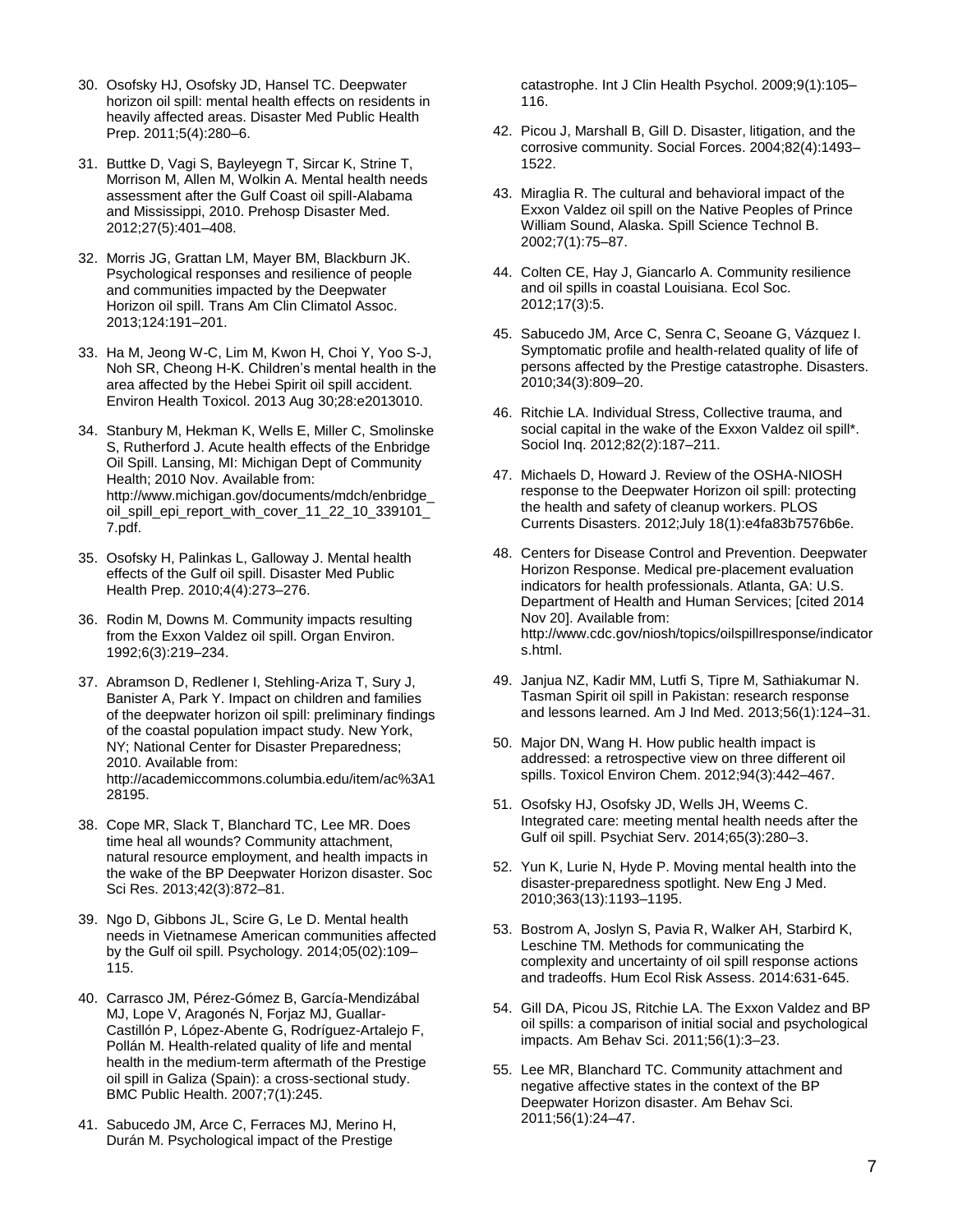- 56. Bostrom A, Walker AH, Scott T, Pavia R, Leschine TM, Starbird K. Oil spill response risk judgments, decisions, and mental models: findings from surveying U.S. stakeholders and coastal residents. Hum Ecol Risk Assess. 2014:00–00.
- 57. Walker AH, Pavia R, Bostrom A, Leschine TM, Starbird K. Communication practices for oil spills: stakeholder engagement during preparedness and response. Hum Ecol Risk Assess 2014:00–00.
- 58. Cheong S-M. Community adaptation to the Hebei-Spirit oil spill. Ecol Soc. 2012;17(3):26.
- 59. Crum JE. Peak expiratory flow rate in schoolchildren living close to Braer oil spill. Brit Med J. 1993;307(6895):23–24.
- 60. Jung S-C, Kim K-M, Lee K-S, Roh S, Jeong W-C, Kwak S-J, Lee I-J, Choi Y-H, Noh SR, Hur J-I, Jee Y-K. Respiratory effects of the Hebei Spirit oil spill on children in Taean, Korea. Allergy Asthma Immunol Res. 2013;5(6):365–370.
- 61. Buttke D, Vagi S, Schnall A, Bayleyegn T, Morrison M, Allen M, Wolkin A. Community Assessment for Public Health Emergency Response (CASPER) one year following the Gulf Coast oil spill: Alabama and Mississippi, 2011. Prehosp Dis Med. 2012;27(6):496–502.
- 62. Gulf of Mexico Research Initiative. Investigating the effect of oil spills on the environment and public health; [cited 2014 Nov 20]. Available from: http://gulfresearchinitiative.org/.
- 63. Louisiana State University Health Sciences Center New Orleans (LSUHSC-NO). Mental and Behavioral Health Capacity Project. LSU Health: New Orleans, LA; [updated Sep 5, 2014; cited 2014 Nov 20]. Available from: http://www.medschool.lsuhsc.edu/psychiatry/mbhcp.asp x.
- 64. National Institute of Environmental Health Sciences. The GuLF study. Bethesda, MD: U.S. Department of Health and Human Services, National Institutes of Health; [cited 2014 Nov 20]. Available from: https://gulfstudy.nih.gov/en/index.html.
- 65. Schleifstein M. BP oil spill settlement grants will pay for health, mental health services on Gulf coast. The Times-Picayune. May 6, 2012. Available from: http://www.nola.com/news/gulf-oilspill/index.ssf/2012/05/bp\_oil\_spill\_settlement\_grants.ht ml.